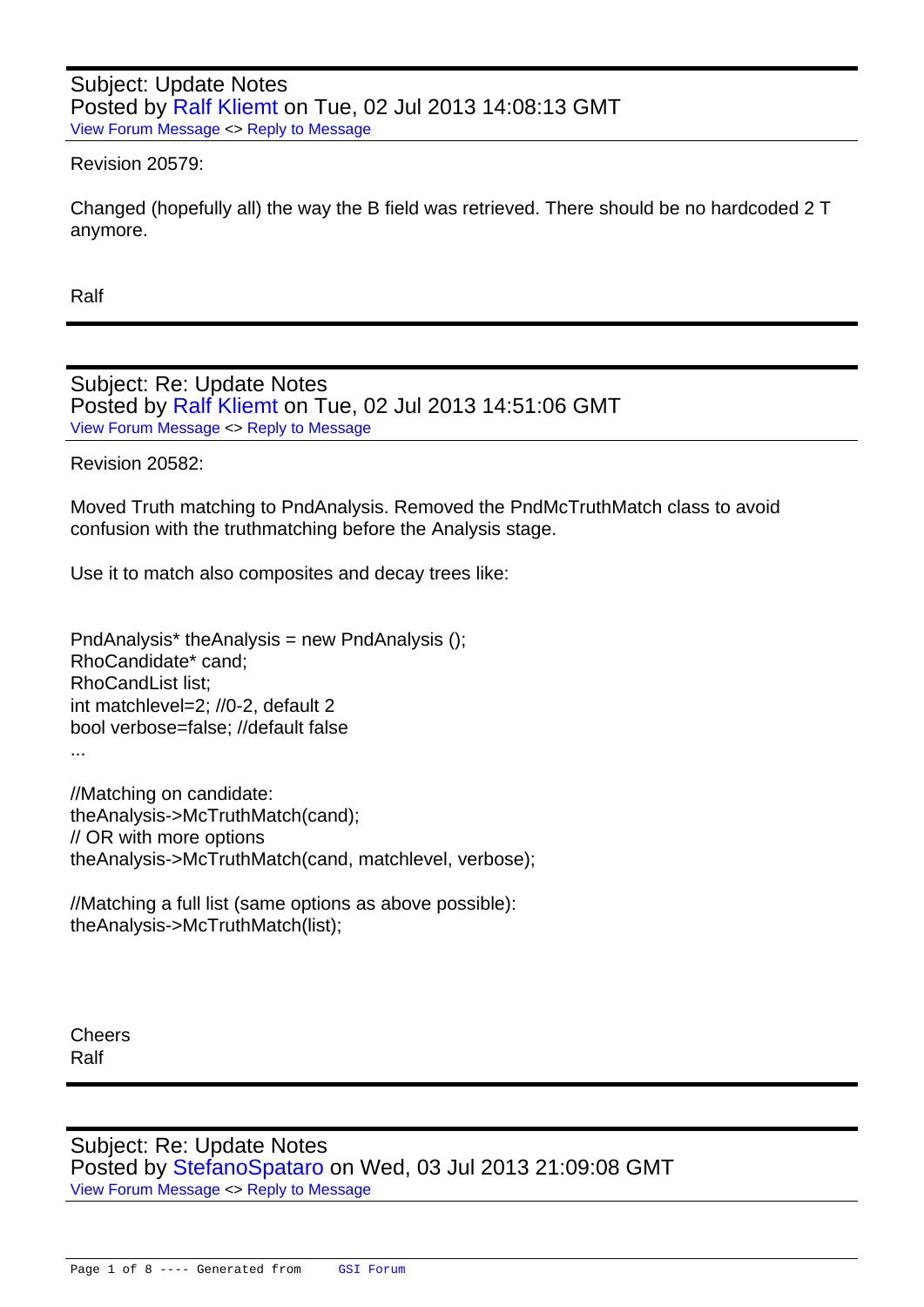Sorry but I have not well understood. In order to find the mc match object, after the:

theAnalysis->McTruthMatch(cand);

what should one do? Just use RhoCandidate\* GetMcTruth() or something different?

Subject: Re: Update Notes Posted by Ralf Kliemt on Thu, 04 Jul 2013 05:33:53 GMT View Forum Message <> Reply to Message

Hi Stefano.

[Yes.](https://forum.gsi.de/index.php?t=rview&th=3915&goto=14924#msg_14924)

To explain it in more detail:

Upon the first FillList in one event the MC Truth tree is built and each final state particle (the measurtement) will get the McTruth object assigned.

The McTruthMatch checkes the properties of the Reconstructed particle and the McTruth. Furthermore the intermediate particles form the decay tree (built up with Combine()) are checked, too. The bool value being returned tells if the match was successful. Matching composites will then have a valid McTruth pointer as well.

Ralf

Subject: Re: Update Notes Posted by Simon Reiter on Thu, 25 Jul 2013 21:40:40 GMT View Forum Message <> Reply to Message

Hi,

...

[I'm trying to rewrite](https://forum.gsi.de/index.php?t=rview&th=3915&goto=15021#msg_15021) [my macros to tru](https://forum.gsi.de/index.php?t=post&reply_to=15021)nk and need some changes. But I got to a point I'm not sure about. I'm checking the mother candidate after using McTruthMatch(RhoCandidate). I'm checking for primary pions directly from pbarpsystem (McIdx=0 or PdgCode=88888). But I want to use the code for my dpm background too, so (since rel apr13) there is no pdgcode for the first particle(just the McIdx=-1). Therefore I used GetMcMotherIdx() and checked if it's lower than zero, like this:

int motherId = mctrk[piplus[ipiplus].GetMcIdx()].GetMcMotherIdx();

if(motherId<0 || mctrk[motherId].PdgCode()==88888) {

So my question is now: Is mother set or not for primary pions?

theAnalysis->FillList(mctrk, "McTruth"); theAnalysis->FillList(piplus, "PionLoosePlus",pidalgos);

```
for (Int_t ipiplus=0;ipiplus<piplus.GetLength();++ipiplus){
  if (theAnalysis->McTruthMatch(piplus[ipiplus])){
```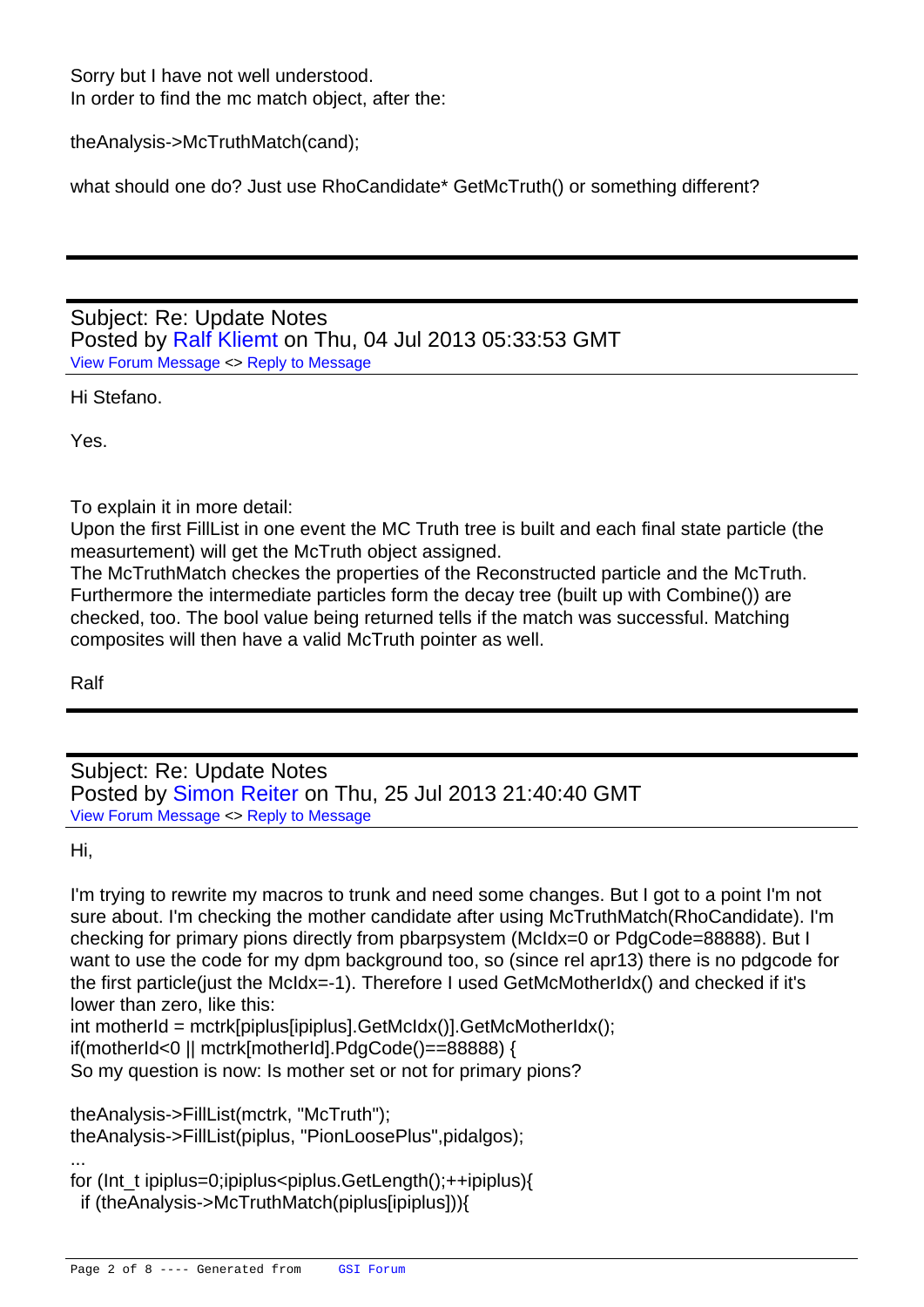```
 pidpiplus.Add(piplus[ipiplus]);
   RhoCandidate *mother = piplus[ipiplus]->TheMother();
   if(!mother || mother->PdgCode()==88888) { <------------
   truepiplus.Add(piplus[ipiplus]);
  } else {
   falsepiplus.Add(piplus[ipiplus]);
   }
  }
}
```
Simon

PS: decay is: pbarpsytem ->pi+ pi- ... -> ...

Subject: Re: Update Notes Posted by Klaus Götzen on Fri, 26 Jul 2013 16:49:26 GMT View Forum Message <> Reply to Message

Hi Simon,

the mc truth of the mother is actually set, but you accessed it incorrect in your example. You should try it with something like the following:

 $RhoC and data$ <sup>\*</sup>truth = piplus[ipiplus]->GetMcTruth(); RhoCandidate  $*$ mother = 0; if (truth) mother = truth->TheMother();  $\#$  mother from truth object, not from reco candidate! if (!mother  $||$  mother->PdgCode()==88888)  $\{...\}$ 

For the time being the McTruthMatch for decay trees has a bug in the code (after restructuring of rho), which I already identified. Before checking in the fix, I'd like to first talk to Ralf (who has been in vacations this week) on Monday whether it's consistent with his redesing.

Anyway, in your case it should work like shown above I guess.

Best, Klaus

Subject: Re: Update Notes Posted by Simon Reiter on Wed, 07 Aug 2013 21:20:42 GMT View Forum Message <> Reply to Message

Hi Klaus,

[I tried it another tim](https://forum.gsi.de/index.php?t=rview&th=3915&goto=15131#msg_15131)e [to rewrite. This](https://forum.gsi.de/index.php?t=post&reply_to=15131) time I didn't used theAnalysis->McTruthMatch(piplus[ipiplus]).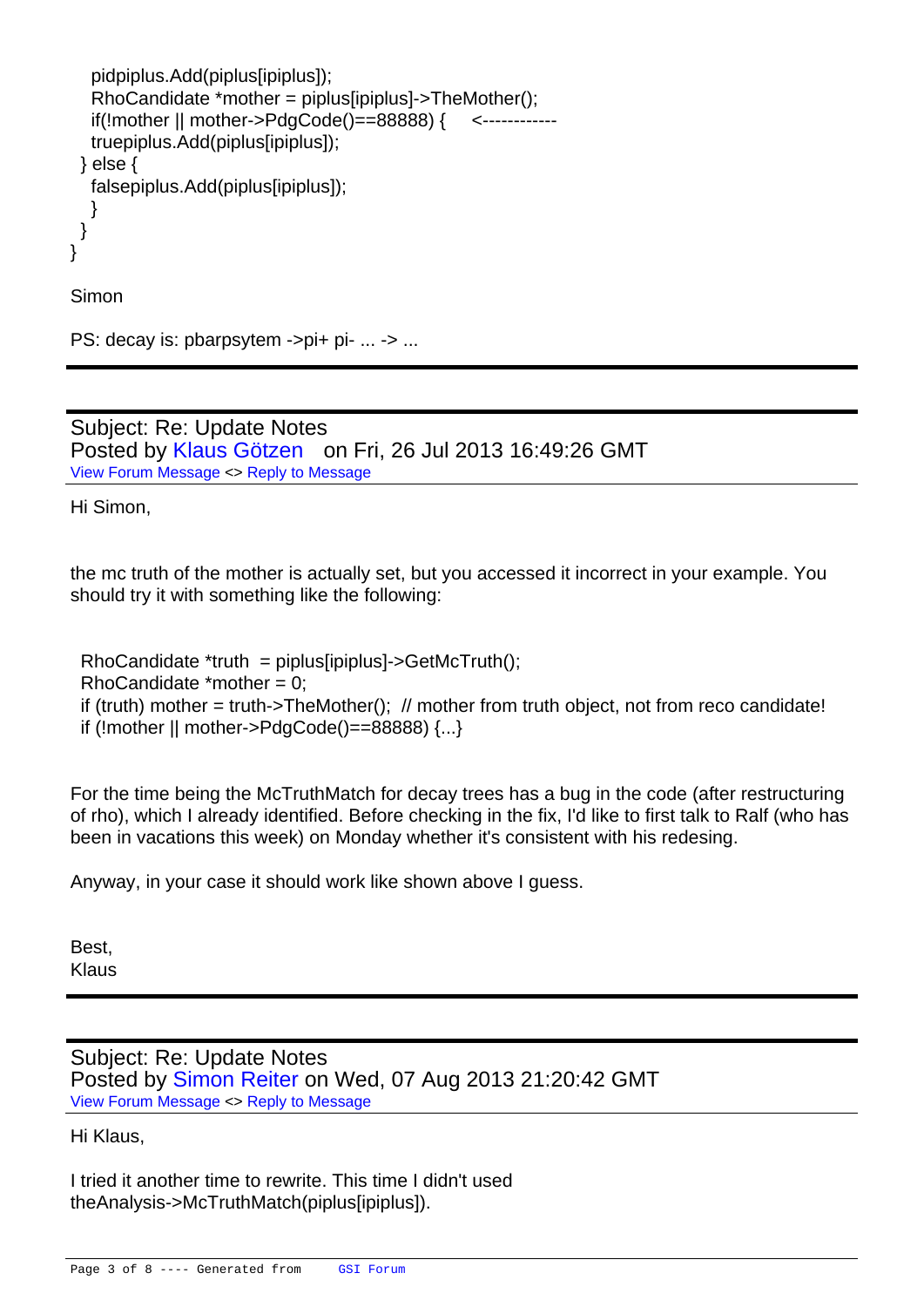I followed your script part and wrote:

```
if (piplus[ipiplus]->GetMcTruth()){
 RhoCandidate* motherId = piplus[ipiplus]->GetMcTruth()->TheMother();
if(motherId && motherId->PdgCode()==88888) { ... }
}
```
But I'm getting an error for TheMother:

#0 0x00007fa22815844e in waitpid () from /lib/x86\_64-linux-gnu/libc.so.6 #1 0x00007fa2280de29e in ?? () from /lib/x86\_64-linux-gnu/libc.so.6 #2 0x00007fa229031407 in TUnixSystem::StackTrace() () from /home/panda/fairsoft/sep12build/lib/root/libCore.so.5.34 #3 0x00007fa229033ce3 in TUnixSystem::DispatchSignals(ESignals) () from /home/panda/fairsoft/sep12build/lib/root/libCore.so.5.34 #4 <signal handler called> #5 0x00007fa215bb0a60 in RhoCandidate::TheMother (this=0x8011) at /home/panda/pandaroot/trunk/rho/RhoBase/RhoCandidate.h:267 #6 0x00007fa215b5c808 in G\_\_G\_\_RhoDict\_321\_0\_68 (result7=0x176e9a0, funcname=0x281 <Address 0x281 out of bounds>, libp=0x7fff6c89f730, hash=-85) at /home/panda/pandaroot/trunkbuild/rho/G\_\_RhoDict.cxx:7519 #7 0x00007fa22730d9ab in Cint::G\_ExceptionWrapper(int (\*)(G\_value\*, char const\*, G\_\_param\*, int), G\_\_value\*, char\*, G\_\_param\*, int) () from /home/panda/fairsoft/sep12build/lib/root/libCint.so.5.34 #8 0x00007fa2273202de in G\_\_exec\_asm () from /home/panda/fairsoft/sep12build/lib/root/libCint.so.5.34 #9 0x00007fa2273ec4ff in G exec loop(char const\*, char\*, std::list<G FastAllocString, std::allocator<G\_\_FastAllocString> > const&) [clone .constprop.69] () from /home/panda/fairsoft/sep12build/lib/root/libCint.so.5.34 #10 .... Why can't PandaRoot get the mother candidate after it is checked, that the mctruth candidate is available? This even happend not in the 1st event!

Best regards Simon

Subject: Re: Update Notes Posted by Klaus Götzen on Thu, 08 Aug 2013 09:52:17 GMT View Forum Message <> Reply to Message

Hi Simon,

I had also some similar problem of accessing PdgCode() after 11000 events, althought the pointer to the object was not 0x0. In your error dump the sequence

RhoCandidate::TheMother (this=0x8011)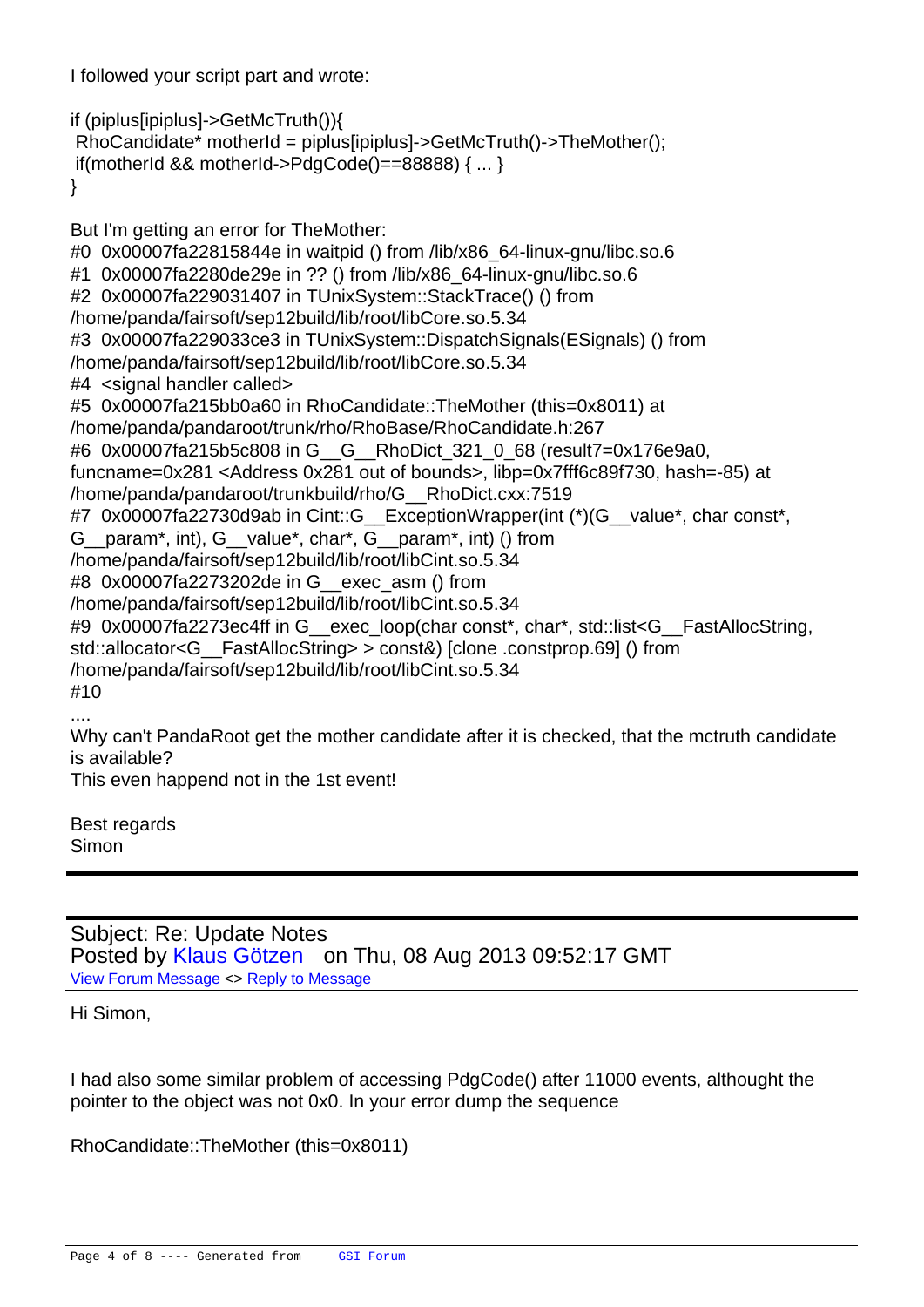looks suspicious for me, the pointer looks strange.

Up to now I was not able to identify the bug. Finally I explicitly compared that pointer with something like

```
RhoC and data *truth = piplus[ipiplus]->GetMcTruth();
if (truth != (RhoCandidate*)0x8011) ...
```
as a work around solution. This is really dirty, but you can give it a try, whether it's just this single place, or you get more crashes like this.

Best, Klaus

Subject: Re: Update Notes Posted by Simon Reiter on Fri, 09 Aug 2013 10:26:19 GMT View Forum Message <> Reply to Message

Hi Klaus,

[I tried this and got](https://forum.gsi.de/index.php?t=rview&th=3915&goto=15161#msg_15161) m[y next error after](https://forum.gsi.de/index.php?t=post&reply_to=15161) asking for TheMother(): #5 0x00007fe3db443a60 in RhoCandidate::TheMother (this=0x10011) at /home/panda/pandaroot/trunk/rho/RhoBase/RhoCandidate.h:267

I tried to avod this with the same workaround but it didn't help. I still get the error and can't exclude this pointer..

```
RhoCandidate* mother = piplus[ipiplus]->GetMcTruth()->TheMother();
if(mother && mother!=(RhoCandidate*)0x10011) {
```

```
 if(motherId->PdgCode()==88888) { ... }
```
}

I'm using 21005 for full simulation.

Best regards Simon

Subject: Re: Update Notes Posted by Klaus Götzen on Fri, 09 Aug 2013 11:47:43 GMT View Forum Message <> Reply to Message

Hi Simon,

would it be possible, that you attach your simulation and analysis macros, so that I can try to reproduce your error?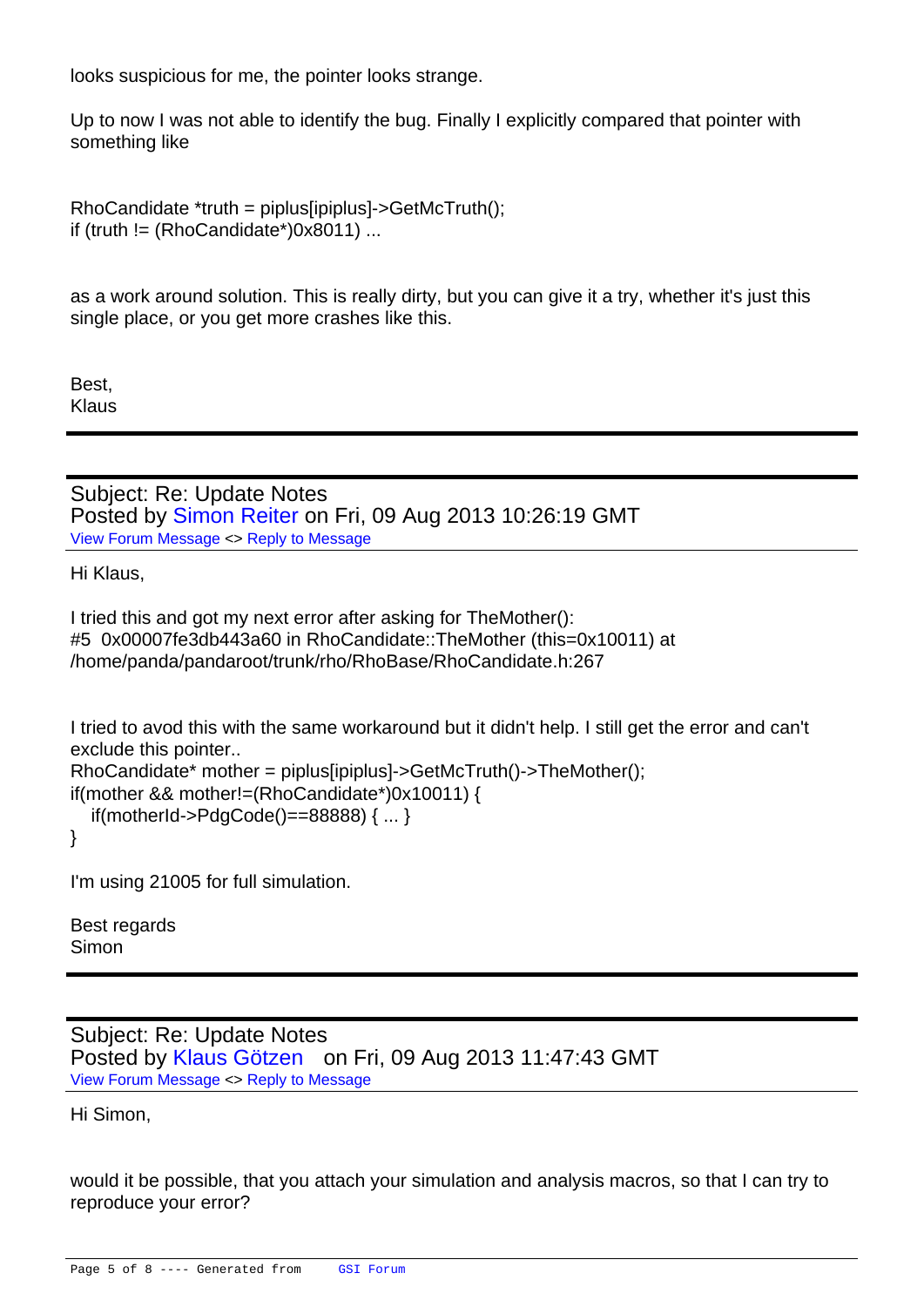Best, Klaus

Subject: Re: Update Notes Posted by Simon Reiter on Fri, 09 Aug 2013 12:49:12 GMT View Forum Message <> Reply to Message

Hi,

[here they are for th](https://forum.gsi.de/index.php?t=rview&th=3915&goto=15165#msg_15165)e [trunk. I got this e](https://forum.gsi.de/index.php?t=post&reply_to=15165)rror nearly every job (2000 events). The simulation macros are not the newest from tutorials/rho, but the log files from sim to pid didn't call any errors.

Best regards Simon

PS: Why is RhoCandidate\* TheMother() two times implmented, one normal and one const?

File Attachments 1) macros trunk.tar.gz, downloaded 144 times

Sub[ject: Re: Update Notes](https://forum.gsi.de/index.php?t=getfile&id=7497) Posted by Klaus Götzen on Fri, 09 Aug 2013 14:48:29 GMT View Forum Message <> Reply to Message

Hi Simon,

just as a fast feedback, I run your chain for 500 events, and after checking for one 'strange' pointer (0x10011) it was working properly. So it doesn't seem to be a very frequent bug. However I'll take a closer look to this nasty behaviour next week.

Simon Reiter wrote on Fri, 09 August 2013 14:49PS: Why is RhoCandidate\* TheMother() two times implmented, one normal and one const?

Good question, which I would redirect to Ralf. Sometimes you need const input as parameters for other methods, and maybe this const RhoCandidate\* TheMother() is to avoid a const\_cast inbetween. But that was just guessing...

Best, Klaus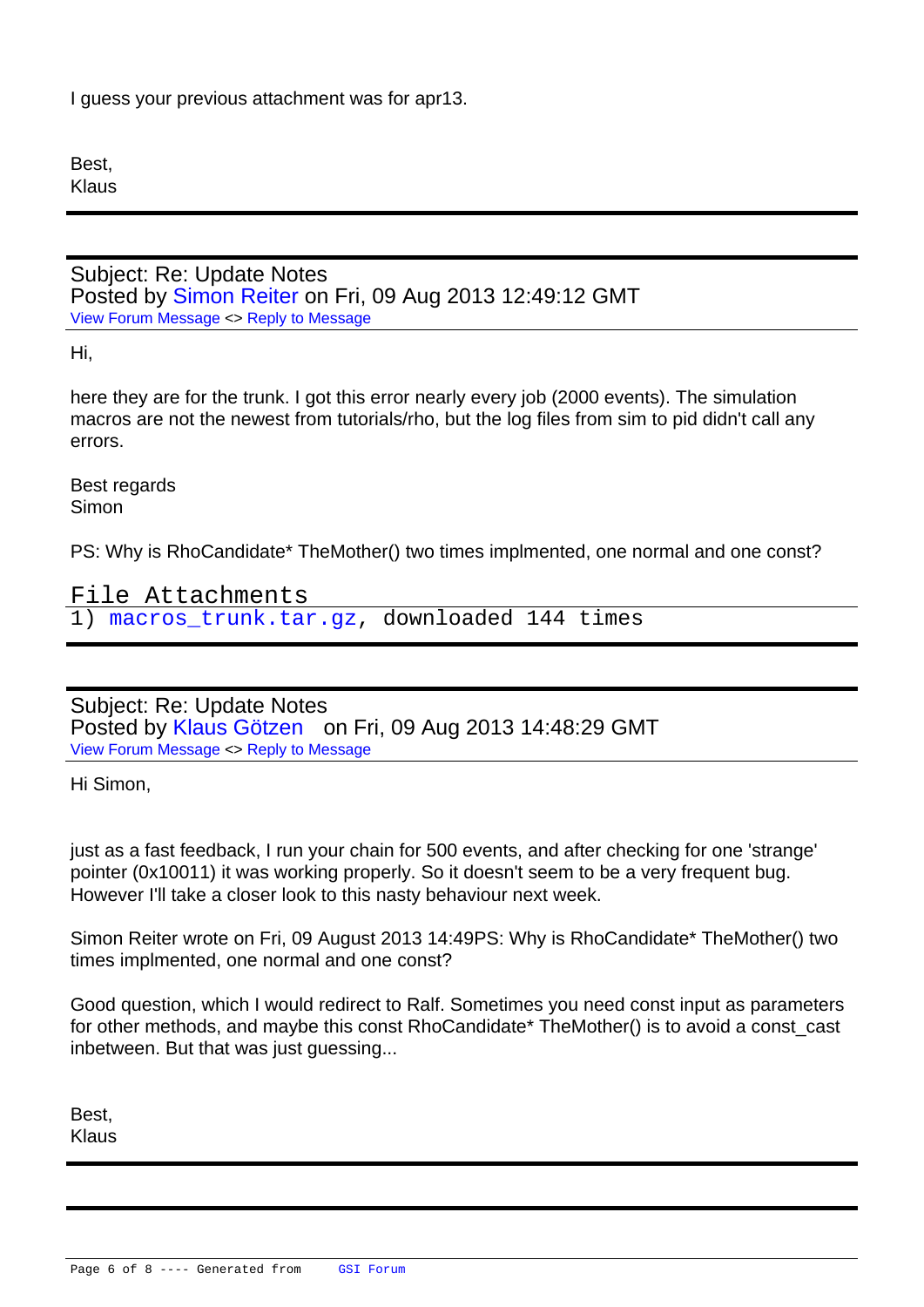Subject: Re: Update Notes Posted by StefanoSpataro on Fri, 09 Aug 2013 19:45:00 GMT View Forum Message <> Reply to Message

I have seen this crash after 1400 events... of course it has to be fixed somehow. Maybe some missing initi[alization in the cons](https://forum.gsi.de/index.php?t=usrinfo&id=306)tructor?

Subject: Re: Update Notes Posted by Simon Reiter on Sat, 10 Aug 2013 20:50:08 GMT View Forum Message <> Reply to Message

I simulated now 200 events, 1000 events and 2000 events. In 200 and 1000 I got no errors, in 2000 events [I got n error in](https://forum.gsi.de/index.php?t=usrinfo&id=2067) 5 of 7, after 1400 events, after 1200 events after 1100 events, after [700 events and aft](https://forum.gsi.de/index.php?t=rview&th=3915&goto=15176#msg_15176)er [500 events.](https://forum.gsi.de/index.php?t=post&reply_to=15176)

Maybe it's because I'm not using the simulation macros out of the tutorial. I used some old ones, a bit modified. Maybe there is the problem.

Additionally I used the simulation macros of tutorials/rho and it worked for 2000 events in 10 of 10 times.

Subject: Re: Update Notes Posted by Simon Reiter on Sat, 10 Aug 2013 21:07:50 GMT View Forum Message <> Reply to Message

Searched for differences between to tutorial macros and my ones:

[Sim-macro: Found](https://forum.gsi.de/index.php?t=rview&th=3915&goto=15177#msg_15177) f[Run->SetStoreTr](https://forum.gsi.de/index.php?t=post&reply_to=15177)aj(kTRUE); // uncomment that if you want to have points for plotting but that does not seems like the reason.

pid-macro and digi-macro i just found fRun->SetWriteRunInfoFile(kFALSE); but this seems false anyway.

Subject: Re: Update Notes Posted by Klaus Götzen on Mon, 12 Aug 2013 07:12:30 GMT View Forum Message <> Reply to Message

Hi Simon,

I think I found the bug with the broken truth pointer and fixed it. After updating PndTools/AnalysisTools you could again try a case where you got this crash and look, whether it's gone now.

Best, Klaus